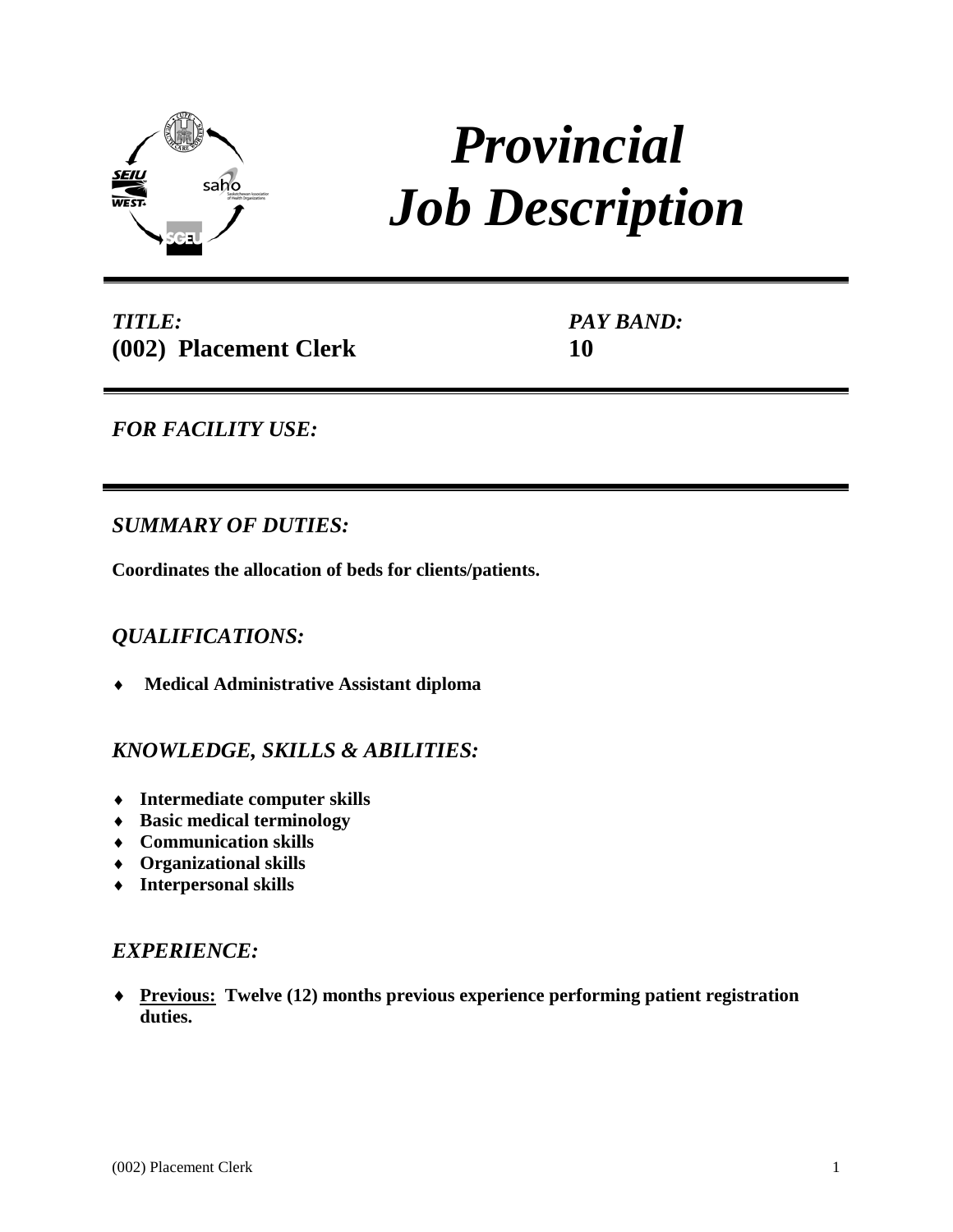# *KEY ACTIVITIES:*

## **A. Patient Placement**

- ♦ **Receives calls from physicians to admit patients and completes appropriate paperwork.**
- ♦ **Coordinates placement for beds according to established patient placement guidelines.**
- ♦ **Consults with nursing, physicians and unit staff.**
- ♦ **Communicates with other sites and other physicians to facilitate client placements.**

## **B. Bed Management**

- ♦ **Maintains accurate current census and bed list, prints for appropriate individuals as necessary.**
- ♦ **Tracks bed closures, transfers, discharges and shortages.**
- ♦ **Notifies senior management should bed situation become critical.**

## **C. Related Key Work Activities**

- ♦ **Prints admission/discharge summaries.**
- ♦ **Stocks/orders/requests all supplies and forms for patient registration.**
- ♦ **Records deaths according to procedure.**
- ♦ **Performs data entry and maintains database.**
- ♦ **May show others how to perform tasks or duties by familiarizing new employees with the work area and processes.**